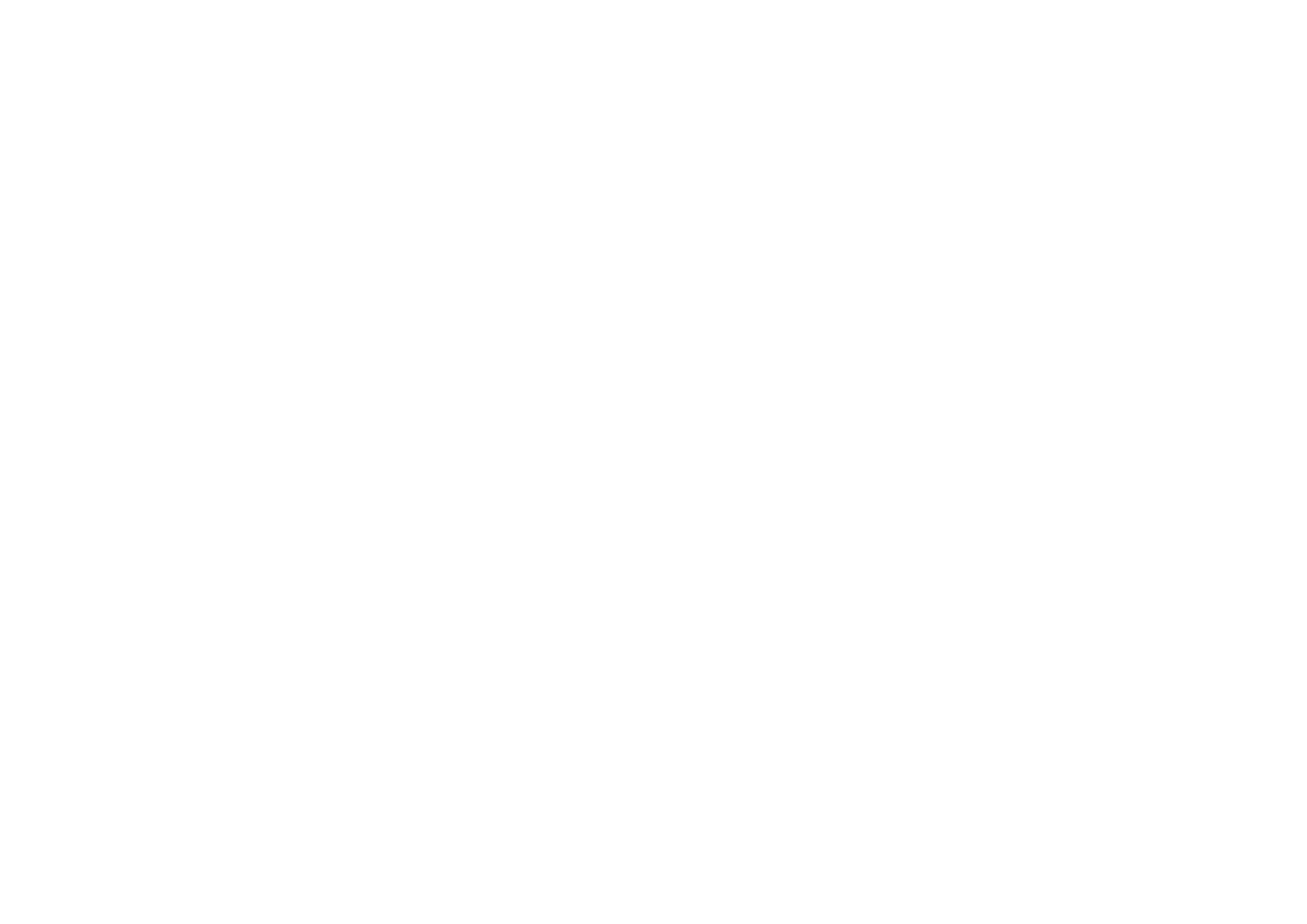# **Work**

You will usually be off work for 4 weeks. This may be longer depending on your type of work. The hospital can give you a certificate or you can ask your GP.

# **Lifting**

Heavy lifting and carrying should be avoided for 12 weeks.

#### **Follow-up**

You will be sent an appointment to return to clinic 6-8 weeks after your surgery.

**If you have any questions about your procedure, please discuss them with either the ward nurses or a member of your consultant's team.**

#### **Contact numbers**

Following your recent MRI scan and consultation with your spinal surgeon, you have been diagnosed with having a cervical disc protrusion resulting in nerve root compression (trapped nerve) and arm pain. Occasionally, the disc protrusion can also cause spinal cord compression resulting in weakness in your legs.



**This is an example as shown on an MRI scan**

The intervertebral disc is the structure that is between vertebrae (bones of the spine). It acts as both a spacer and a shock absorber. The disc is composed of two parts: a soft gel-like middle (nucleus pulposus) surrounded by a tougher fibrous wall (annulus fibrosus).



**Overhead view of an intervertebral disc (simplified)**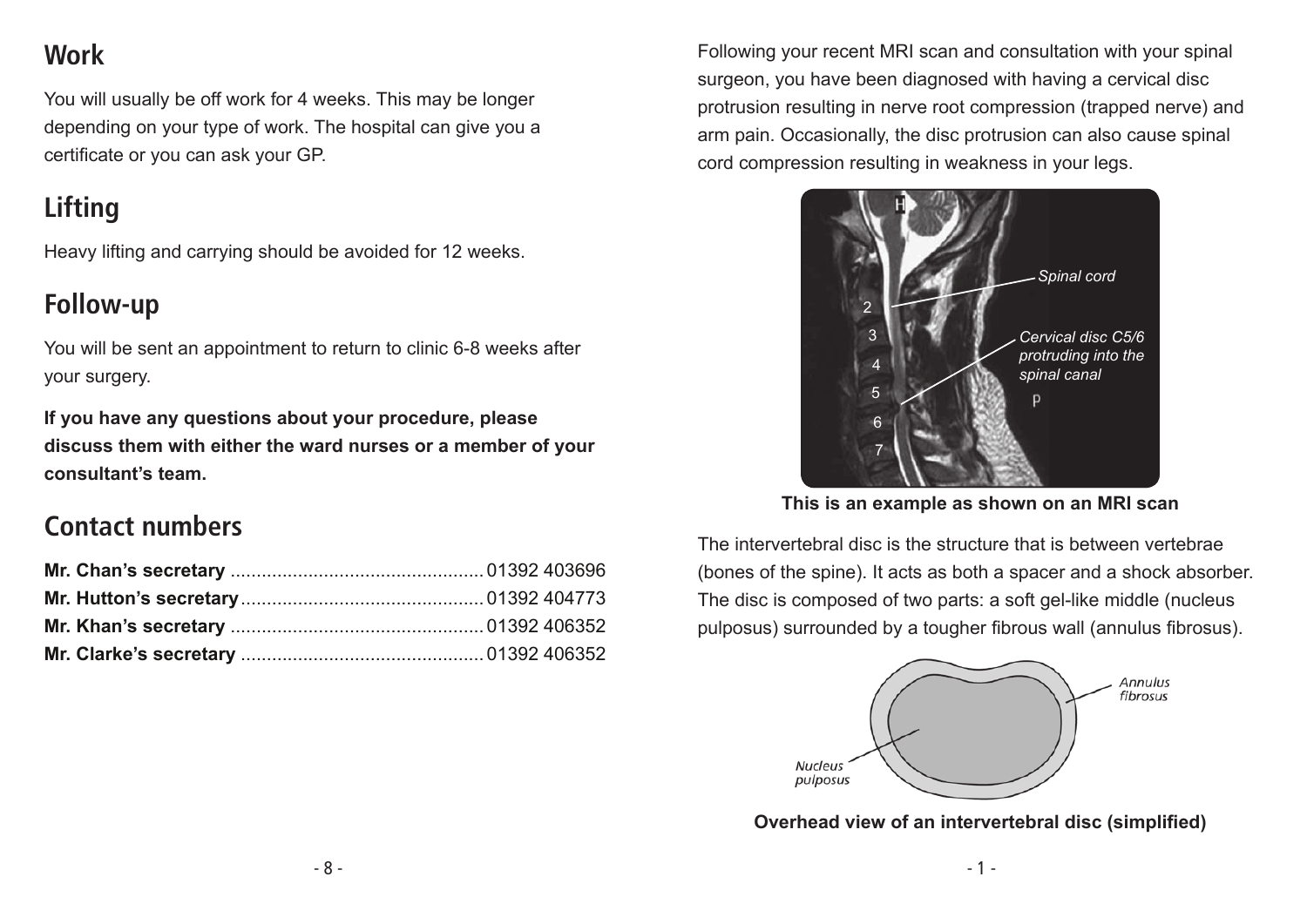Nerve root pain is felt in the area of the body that the nerve, as it leaves the spine, supplies. Symptoms may include pain, numbness, increased sensitivity or weakness of muscles. Nerve pain in the arm (brachial neuralgia) is very similar to sciatica but comes from the nerves in the neck.

Sometimes symptoms can come from pressure on the spinal cord itself. This can result in more widespread symptoms, which might involve your legs and balance. One possible cause of these symptoms is that of a cervical disc protrusion. As the intervertebral discs lose their flexibility, elasticity and shock absorbing characteristics, the tough fibrous wall of the disc may weaken and may no longer be able to contain the gel-like substance in the centre. This material may bulge or push out through a tear in the disc wall (herniation), causing pain when it touches a nerve.



**Overhead view of an intervertebral disc**

Very few people who have a spinal problem need surgery. In general, if a patient's arm pain due to a cervical disc protrusion is going to get better then it will do so in about 6-12 weeks. However,

### **Wound Care**

Your wound may be closed with clips or a suture that runs beneath the skin. You may shower when you get home but bathing should be avoided for two weeks, until the wound is completely dry. If a dressing is required then a simple dry dressing from the chemist is sufficient. When shaving, care should be taken to avoid the area until it is fully healed.

#### **Please contact your GP if you have any of the following:**

- Redness around the wound
- Wound leakage
- **High body temperature**

The ward staff will inform you if you need to see a district nurse for any attention to the wound.

# **Driving**

When to resume driving after surgery does depend on the procedure carried out. Usually, this is 6 weeks following surgery.

# **Recreational Activities**

Walking is the best activity to do following your surgery. Any other sports should be avoided until you can discuss them with your consultant in your follow-up appointment.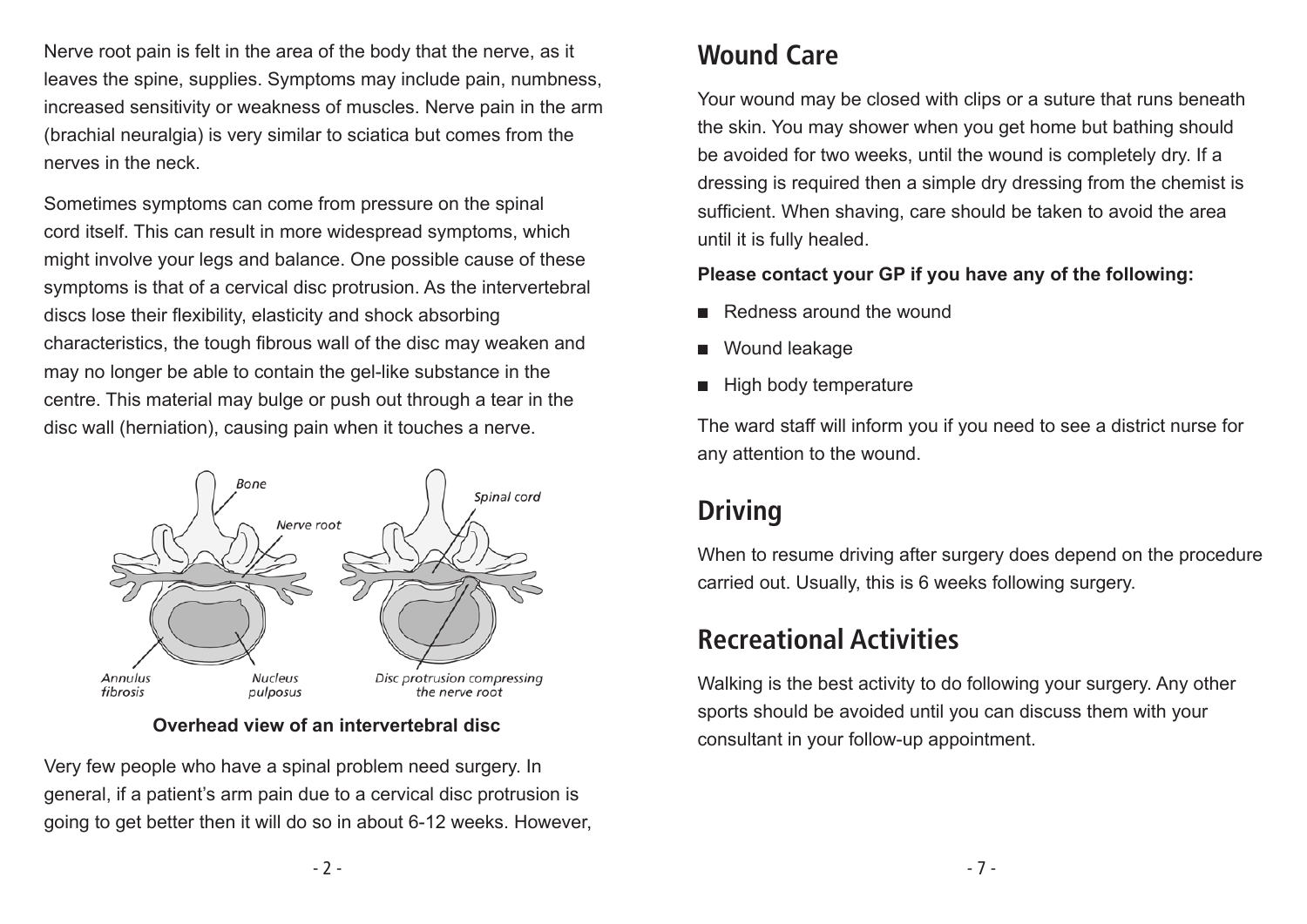### **What to Expect after Surgery**

Immediately after the operation you will be taken on your bed to the recovery ward, where nurses will regularly monitor your blood pressure and pulse. Oxygen will be given to you to via a facemask for a period of time, to help you to recover from the anaesthetic. You will have an intravenous drip overnight or until you are able to drink again after the surgery.

A small drain (tube) will come out of your neck wound, this prevents any excess blood or fluid from collecting there. This will be removed when the drainage has stopped, usually the next day. You will have some discomfort or pain in your neck. If you have had bone graft taken, you will have pain at this site. The nursing and medical staff will help you to control this with appropriate medication. A sore throat is also common for a few days after surgery.

On the first day after your operation, your physiotherapist will help you out of bed. They will also show you the correct way to move safely.

#### **Going Home**

You will normally be allowed to leave hospital when you and your physiotherapist are happy with your mobility. This tends to be the day after your operation.

Please arrange for a friend or relative to collect you, as driving yourself or taking public transport is not advised in the early stages of recovery. If you are likely to require patient transport please inform one of the nurses as soon as possible.

if the symptoms have not resolved following conservative measures (manipulation, physiotherapy, medication or injections) surgery may be necessary.

#### **About the operation**

The surgery called cervical discectomy is performed to remove the problem disc. The exposure is usually made through the front of the neck as it gives good access to the spine through a relatively uncomplicated pathway.

The operation is performed under general anaesthetic (so you are fully asleep). First, the skin incision is made, which may be on the left or right side of the neck, and then one small muscle is cut. Access can then be gained right through to the spine. After the disc space has been identified on x-ray, the disc is then removed. Cervical fusion is then commonly carried out at the same time as cervical discectomy. To achieve a spinal fusion, a bone graft is used to connect two bones together. The patient's own bone will then grow into the bone graft and join the graft bone as its own.

#### **There are several techniques to get the bone graft needed for spinal fusion:**

- **Patient's own bone (Autograft bone):** this is usually taken through an incision over the pelvis (iliac crest).
- **Artificial bone (Bone substitutes).**